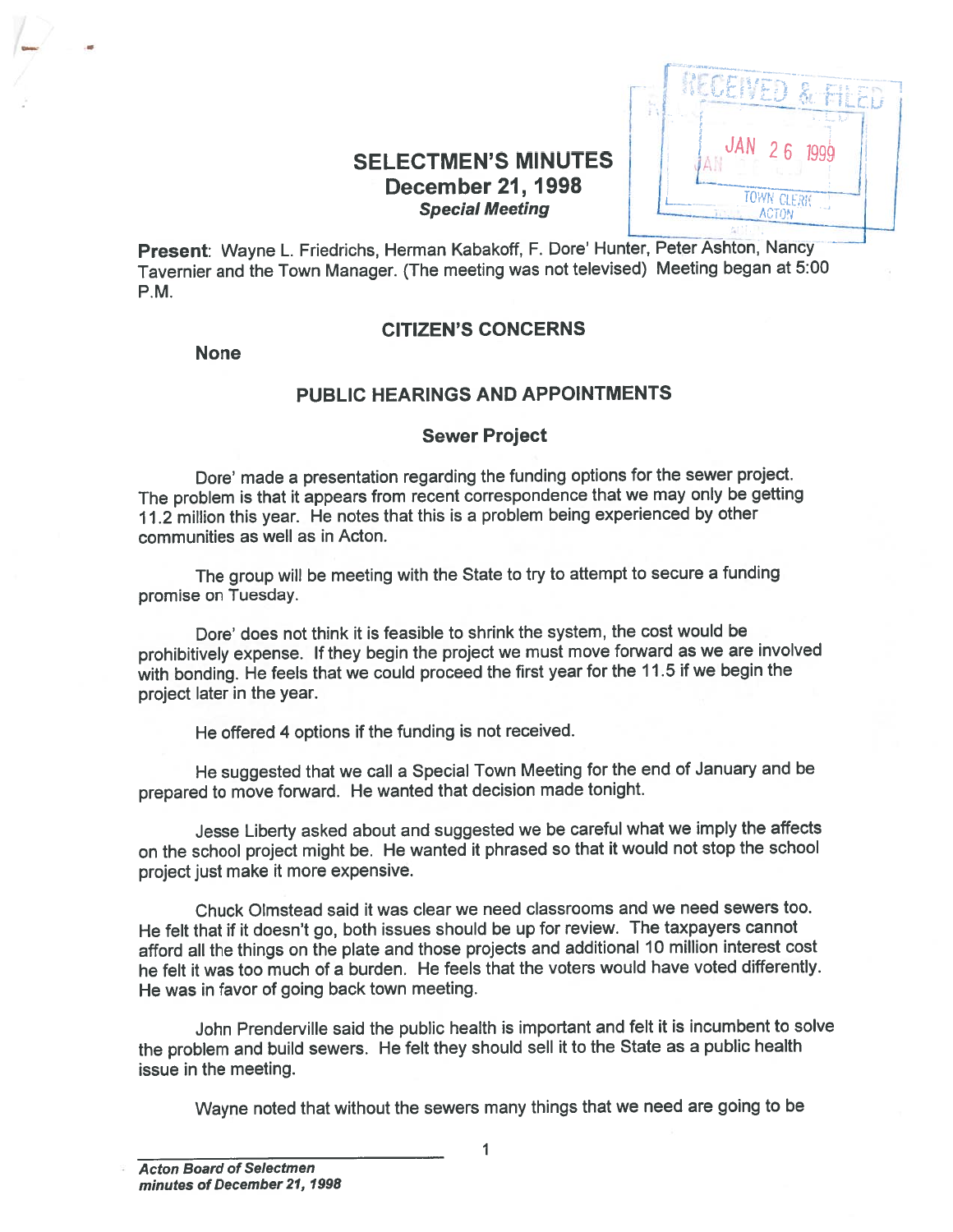#### affected radically.

Dore' said we would inform them about costs with regard to school project.

Sidney Johnston felt that we should analyze the other communities had been contacted by DEP and to pu<sup>t</sup> together <sup>a</sup> list of towns that have been in this bind and what they have done to successfully ge<sup>t</sup> <sup>0</sup> interest loans as well as the facts that contributed to pass or failure and their experiences.

They felt that this would be <sup>a</sup> goo<sup>d</sup> question for Gotlieb as the State would have this information.

ART Gagne felt that if we generate numbers suggested by Jesse he did not feel he would like to pay <sup>a</sup> betterment for just sewering schools. The schools cannot apply for <sup>a</sup> 0-funding loan. It was noted that the 11.5 would not automatically go toward the school sewers. He noted that the other communities are doing upgrades we are doing new and felt that the State would be more willing to fund projects already in the ground. affected radically.<br>
Dore' said we would inform them at<br>
contacted by DEP and to put together a list<br>
they have done to successfully get 0 intere<br>
pass or fallure and their experiences.<br>
They felt that this would be a good

Bob Evans felt we needed to go back to Town Meeting. He felt we should remember how the schools are funded and we might have to wait and perhaps we would pay for 1-year interest. He felt the betterment charge of \$14,000 is not much different in cost than what <sup>a</sup> homeowner would have pay for <sup>a</sup> private septic system replacement.

John Prenderville wants it to be bid in one total package. After discussion the Board agreed and will address it tomorrow.

Mike Scanlon noted North Shore communities have the pipe in the ground and the funding is not forthcoming. He wanted to know what pressures are going to be applied from the school committee aspec<sup>t</sup> as they have an engineering solution but would pu<sup>t</sup> severe pressure on campus and fields and will have to look for offsite.

Jesse felt we have <sup>a</sup> strong case on health and cost side. If the best we ge<sup>t</sup> for the entire project, he felt we would need to look at option <sup>3</sup> and <sup>4</sup> of Dore's options.

Pam Resor noted she had received <sup>a</sup> call from Gotlieb and he felt we would be able to work toward <sup>a</sup> solution.

Arthur Gagne' would be reluctant to accep<sup>t</sup> the States word even if it were in writing, the <sup>10</sup> million for next year would have to be appropriated and the legislature may decide they are not going to fund SRF next year. He wanted to go to town meeting with new options and decide what the Town wants to do.

Andy MaGee said any promise of what legislature is going to fund is not the States responsibility and felt we would not be getting <sup>a</sup> promise for additional <sup>10</sup> million tomorrow.

John Prenderville felt we need to have <sup>a</sup> meeting with the people in the Middle Fort Pond District and their interests should be discussed to have them brought up to speed. Everyone all agreed.

Nancy said it is either that we ge<sup>t</sup> full amount or drop the project. She felt that